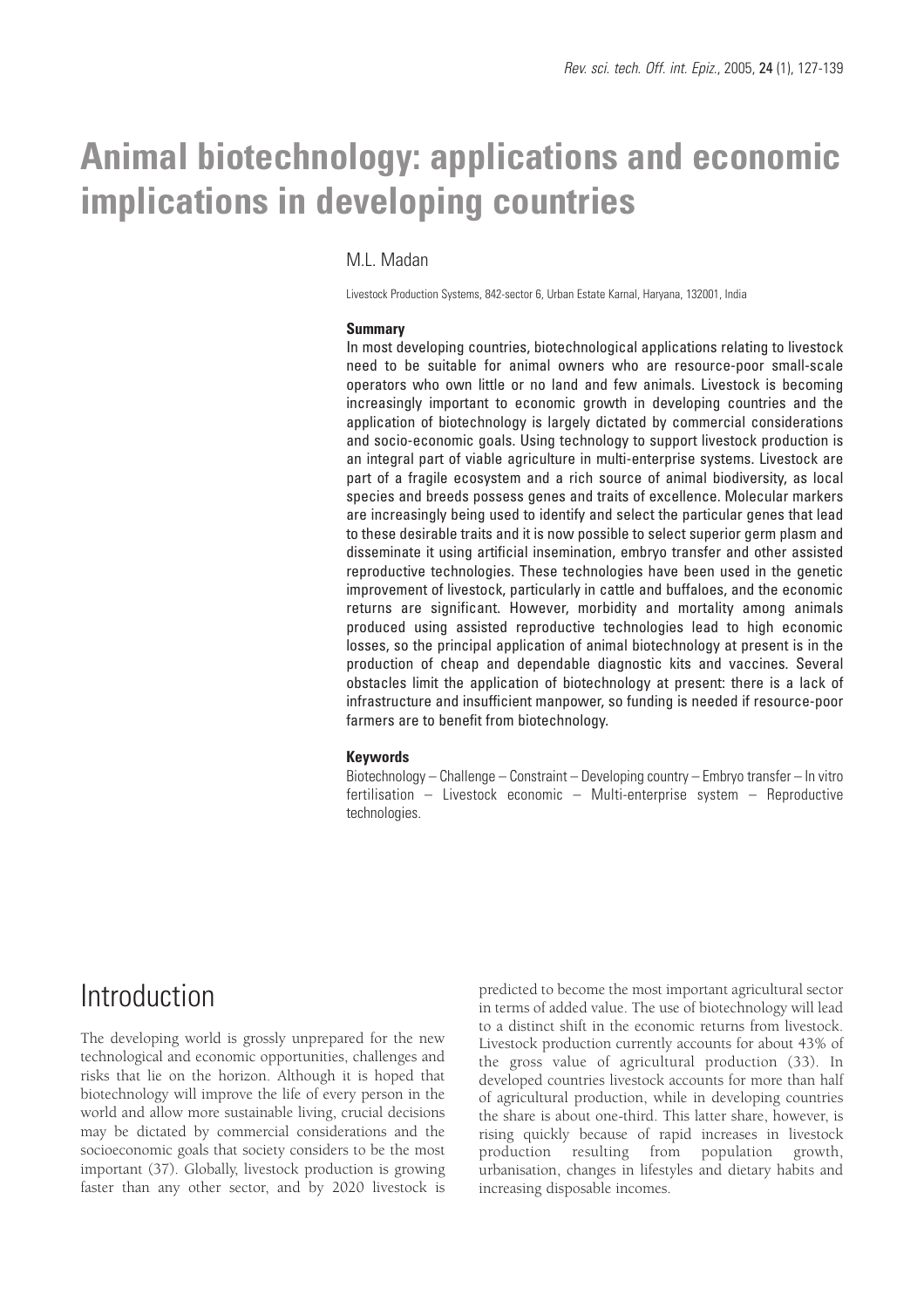## The livestock economy in developing countries

Livestock is becoming increasingly important in the growth of agriculture in developing economies. The contributions made by livestock to both agriculture and gross domestic product (GDP) have risen (22), at a time when the contribution of agriculture to GDP has fallen (5). The demand for livestock products is a function of income, and sustained growth in per capita income, rising urban populations and changes in diet and lifestyle are fuelling growth in livestock production.

Livestock production contributes to socioeconomic development in many ways, by augmenting income and employment and reducing the incidence of rural poverty (62). Though the role of livestock in ensuring nutritional security is recognised in mixed crop-livestock systems, the importance of livestock goes beyond direct food production. Livestock supply draught power and organic manure to the crop sector, and hides, skins, bones, blood and fibre are used in many industries. Thus, livestock are an important source of income and employment, helping to alleviate poverty and smooth the income distribution among small landholders and the landless, who constitute the bulk of the rural population and the majority of livestock owners. In addition, livestock can easily be converted into cash and thus act as a cushion against crop failure, particularly in less favoured environments. By enabling crop residues and by-products to be used as fodder, livestock production contributes positively to the environment.

Animal owners in the developing world are predominantly resource-poor small-scale operators with little or no land and few animals, who must operate within the constraints of the local climate and who have limited purchasing power and little access to resources or opportunity to determine resource allocation for animal production (35). The situation of the poorest livestock owners is fast deteriorating owing to the fragmentation of limited holdings, exhaustion of land resources and increasing human and animal population pressure (13). Low livestock productivity in many developing countries is considered to reflect, among other things, the inadequate supply of animal husbandry and veterinary services. Veterinary services have traditionally been provided by the State, but financial constraints have limited the availability and effectiveness of public services.

## The implications of technology

A major benefit of agricultural research and technology is that the purchasing power of the poor increases, because both average incomes and access to staple food products are improved. Studies by economists have provided empirical support for the proposition that growth in the livestock sector affects the whole economy (5). Rapid growth of livestock production has stimulated demand for and increased the value of land, labour and nonagricultural goods and services, thereby leading to overall economic growth (14, 19, 28). The poor spend a relatively high proportion of any additional income on food, so increases in livestock production achieved through the use of biotechnology can have major nutritional implications, particularly if the technology is aimed at the poorest producers (1). However, studies have revealed that the commercialisation of agriculture has reduced the nutritional security of the poor (30, 44).

Once production of milk, meat or eggs has been enhanced through the use of technology, it is hoped that it will also make a significant difference in other areas such as nutrition, prevention of diseases, healthcare and other management practices. It is in these areas that biotechnology shows promise and is currently being used. Green Revolution technologies (i.e. those technologies designed to improve the efficiency of agricultural processes and increase crop productivity by relying on the extensive use of chemical fertilizers/pesticides and heavy machinery) are intended to be used in package form (e.g. new plant varieties supplied with recommendations on fertilizer, pesticide and herbicide rates and water control measures); however, among livestock producers many components of these technologies have been taken up in a piecemeal, often stepwise, manner (7). The sequence of adoption is determined by availability and by the potential cost savings. The sequential adoptions of crop management technologies for rice (29) and wheat (64) have been assessed in detail, but few similar studies have focussed on livestock production in developing countries.

Evidence from the People's Republic of China (53), Mexico (65), South Africa (4) and India (6) suggests that small farmers have had no more difficulty than larger farmers in adopting the new technologies. The question, therefore, is not whether biotechnology can benefit small-scale resource-poor farmers, but rather how biotechnology can address the agricultural problems faced by farmers in developing countries. Biotechnology is a promising new tool in the development of applied agricultural technologies. The challenge is to focus this potential on the problems experienced by developing countries.

The introduction of multi-enterprise systems or, more broadly, agricultural diversification is seen as the way forward for agriculture in the developing world; such systems could lift small-scale and marginal farmers out of poverty (17). For example, rotating rice and wheat cropping with dairy farming yields higher profits (56). Introducing multi-enterprise systems involving livestock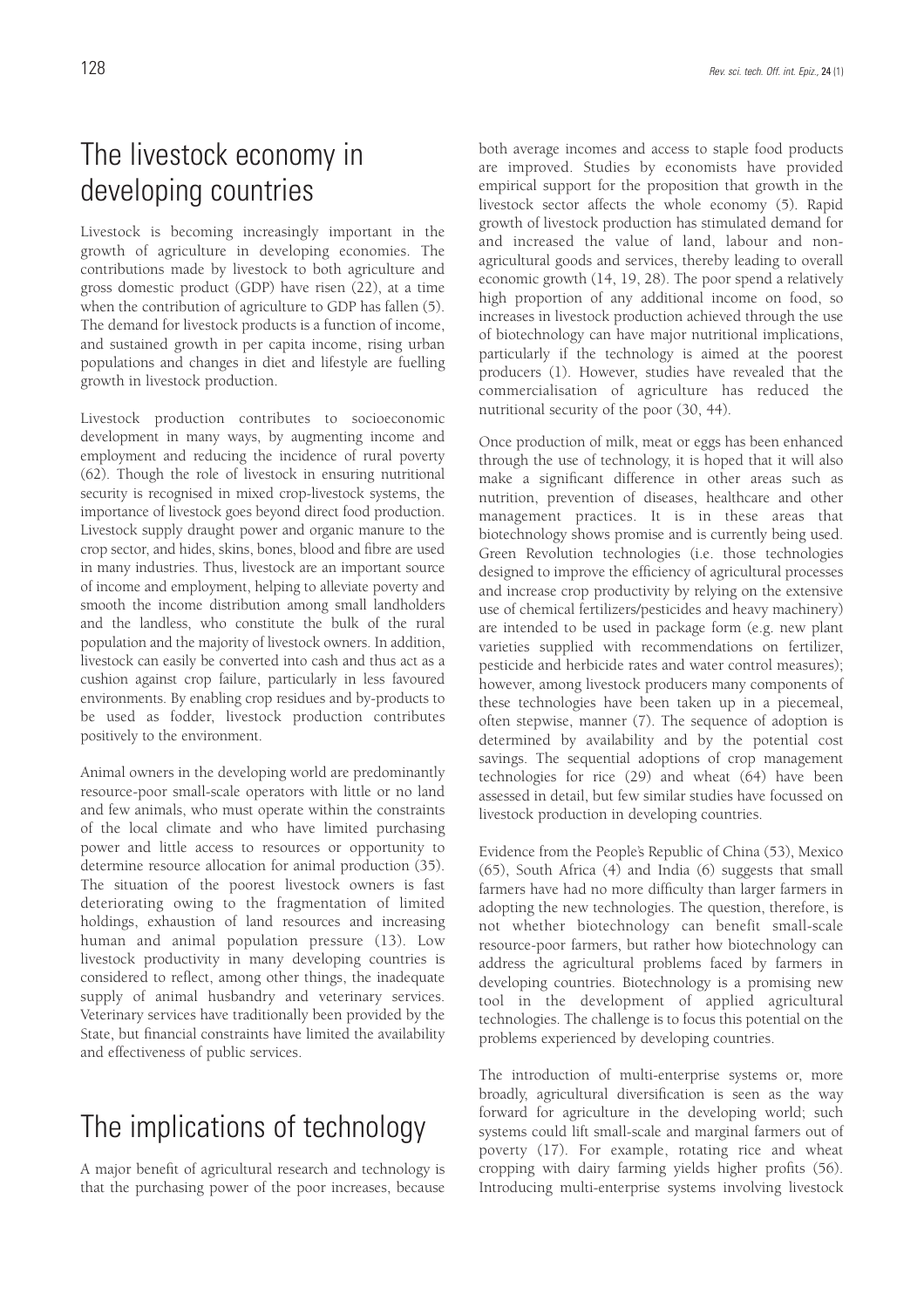enhances the purchasing power of farmers and helps them to obtain nutritional security. It also generates rural (both farming and non-farming) employment, thus preventing excessive migration to urban areas, which is a common problem in developing economies. Multi-enterprise systems also support the natural environment and contribute to capital formation, thus leading to higher overall growth in the agricultural economy. The technology, infrastructure and institutions now exist to make the application of biotechnology in the context of a multi-enterprise system involving livestock production economically viable (56).

#### **Global advantage from livestock of developing countries**

The multiplicity of genes, species, populations and agroecosystems in the developing countries of South and South East Asia, the People's Republic of China, Africa and Latin America is viewed as a valuable resource for the genetic improvement of livestock on a global scale. The livestock in these countries, which are an integral part of a fragile ecosystem, are a rich source of animal biodiversity. Buffaloes, sheep, goats, camels and zebu cattle have adapted to their regional environments over thousands of years and have provided an important source of sustenance for the population of the region (39).

Livestock production in the developing world has a number of advantages over production in more developed countries, for example:

– the unique and valuable production traits of buffaloes, cattle, sheep, goats and camels

- the low-input production system
- the low unit cost of production
- the lean meat produced from sheep, goats and buffaloes
- the considerable biodiversity

– animal breeds that are resistant to stress and to particular diseases

– the ability of the animals to survive on high-roughage feeds

– the potential for biopharmaceutical developments to lead to significant benefits

– the potential for expanding the microbial food, feed and leather industries

– the integrated production system tailored to the local ecology

– the potential for integrating knowledge and industry.

Several genes and desirable traits have been identified in the livestock of developing countries in Asia and Africa (24), and some of the livestock species and breeds from these countries have become major contributors to the economy of South America. Examples of breeds from the developing world that are particularly important on a global level are:

– buffaloes that produce milk with a high fat content or with the protein quality required to produce mozzarella cheese

– goats from cold dry regions that produce pashmina and toos (the finest wool in the world)

- Black Bengal goats that carry a gene for high prolificacy
- Garole sheep that carry genes for twinning
- Andaman goats that are highly tolerant of salt
- the yak and mithun that are adapted to high altitude

– the camels, sheep and goats that are adapted to a tropical arid environment and can tolerate feed with a high lignin content

– the many species that are resistant to stress or to particular diseases (39).

#### **Economic impact of technologies**

The genetic resources possessed by animals in developing countries often affect economic development (57). Traxler (63) has discussed the economic impacts of biotechnological innovations, but the research and policy options (8, 54, 55) need separate consideration. Animal biotechnology is the result of a multistage process, involving research, development, testing and registration, production and marketing. The goal is to develop a technology, process or product that has clear commercial potential and can be commercialised after due testing and regulatory approval. Developing countries find it difficult to develop biotechnology because the facilities or resources needed to complete all of the stages in the process are often lacking (30). However, several technologies from developed countries have been successfully adopted by developing countries (57).

The impact of technology can be analysed by estimating the growth of total factor productivity (TFP) in livestock production. Not many TFP studies on livestock have been reported. However, separate TFP estimates for the aggregate crop and livestock sectors have been made (49). TFP analysis (36) has shown a shift towards larger, more commercial and more intensive production systems and has further revealed that, as specialisation has developed over the past decade, the importance of backyard livestock production has declined and the importance of specialised household and commercial enterprise has increased. Studies from India (5) have shown that technological input is responsible for about 45% of total output growth and that the TFP growth may be as much as 1.8%.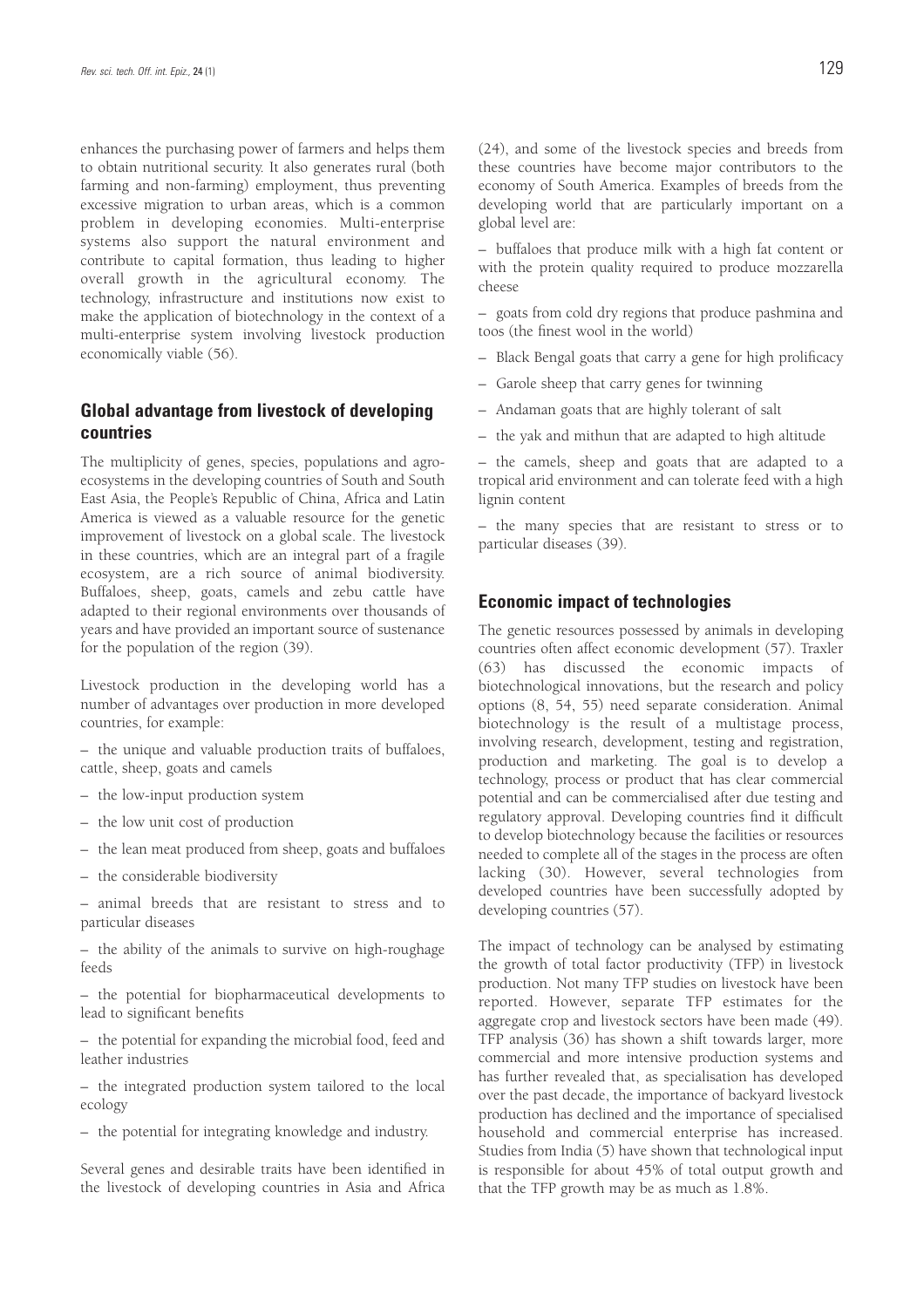## Technologies that have a specific impact in developing countries

There are a large number of technologies that have been developed for or adapted to the livestock of both developed and developing countries. However, the major technologies that are used effectively in livestock production in the developing world include conserving animal genetic resources, augmenting reproduction, embryo transfer (ET) and related technologies, diagnosing disease and controlling and improving nutrient availability.

#### **Transgenics**

Although gene-based technologies have the potential to improve the efficiency of livestock production, thereby ensuring better returns for the farmers, the economic impact of transgenics in the livestock sector will be much less than in the crop sector. However, the global adoption of genetically modified (GM) crops, which were grown on 67.7 million hectares in 2003 compared with 2.8 million hectares in 1996 (32), has had a substantial impact on livestock feed. It is estimated that the United States of America (USA), Argentina, Canada, Brazil and the People's Republic of China have 63%, 21%, 6%, 4% and 4%, respectively, of the global transgenic acreage and that the most frequently grown crops are GM soybean (61%), maize (23%), cotton (11%) and canola (5%) (23). Although few developing countries have released GM crop varieties, a preliminary analysis (16) reveals that more than 20 developing countries are conducting research into the applications of GM crops.

Although transgenic animals (especially mice) are used routinely in research (particularly in the medical field), no GM animals have yet been released on farms. A wide range of traits of potential interest to livestock producers have, however, been the subject of research; for example, the gene responsible for the production of growth hormone (which could be manipulated to increase growth rates), the phytase gene (which could reduce phosphorous emissions from pigs) and keratin genes (which could improve the wool of sheep). The genetic modification of livestock has proceeded much more slowly than the genetic modification of crops for a variety of reasons, including the high costs, the inefficiency of the gene transfer techniques and the low reproductive rates of animals. Recombinant deoxyribonucleic acid (DNA) approaches have been used to promote the expression of desirable genes, to hinder the expression of undesirable genes, to alter specific genes and to inactivate genes so as to block specific pathways. It is estimated that at least 30 enzymes produced by GM bacteria, yeasts and moulds are currently commercially available worldwide; many of these enzymes are used in the food industry.

Genetic engineering has been used to introduce foreign genes into the animal genome or, alternatively, to knock out selected genes. Genes controlling growth were introduced into pigs to increase growth and improve carcass quality. Currently, research is underway to engineer resistance to diseases that affect the animals or that pose an indirect risk to human health, such as Marek's disease and salmonellosis in poultry, scrapie in sheep and mastitis in cattle. Other studies have tried to increase the casein content of milk or to engineer animals that produce pharmaceutical or industrial chemicals in their milk or semen. No agricultural applications have yet proved commercially successful. Nuclear transfer (NT) technology now provides an alternative route for cell-based transgenesis in domestic species, offering new opportunities for genetic modification. Livestock that produce human therapeutic proteins in their milk, that have organs suitable for xenotransplantation and that are resistant to diseases such as spongiform encephalopathies have been produced by NT from engineered cultured somatic cells (15).

#### **Characterising genetic variability**

There is considerable genetic diversity in the livestock of developing countries, much of which controls traits that influence adaptability to harsh environments, productivity and susceptibility to disease and parasitism. However, little if any data on these genetic resources are available. Economic analysis can play an important role in ensuring that conservation efforts are appropriately focused (18). The primary challenge facing conservationists is to identify sound reasons why society should preserve animals that livestock keepers have abandoned (45). Jabbar and Diedhiou (31) show that the breeding practices and breed preferences of livestock keepers can successfully be determined by using research techniques such as the revealed preference hedonic approach. On the one hand, conservation cannot be achieved through a conventional breeding programme because the animals carrying the most advantageous traits cannot be easily identified; on the other hand, conservation cannot be achieved through biotechnology because the necessary technologies are either unavailable or uneconomic.

In livestock populations with a high degree of genetic variation, molecular markers are being increasingly used to study the distribution and patterns of genetic diversity. Global surveys indicate that 40% of domestic livestock breeds are at risk of extinction. Most of these breeds are found only in developing countries, and often little is known about them or their potential. Rapid progress is being made in the preparation of dense microsatellite linkage maps to assist in the search for genetic traits of economic importance. These linkage maps can be used to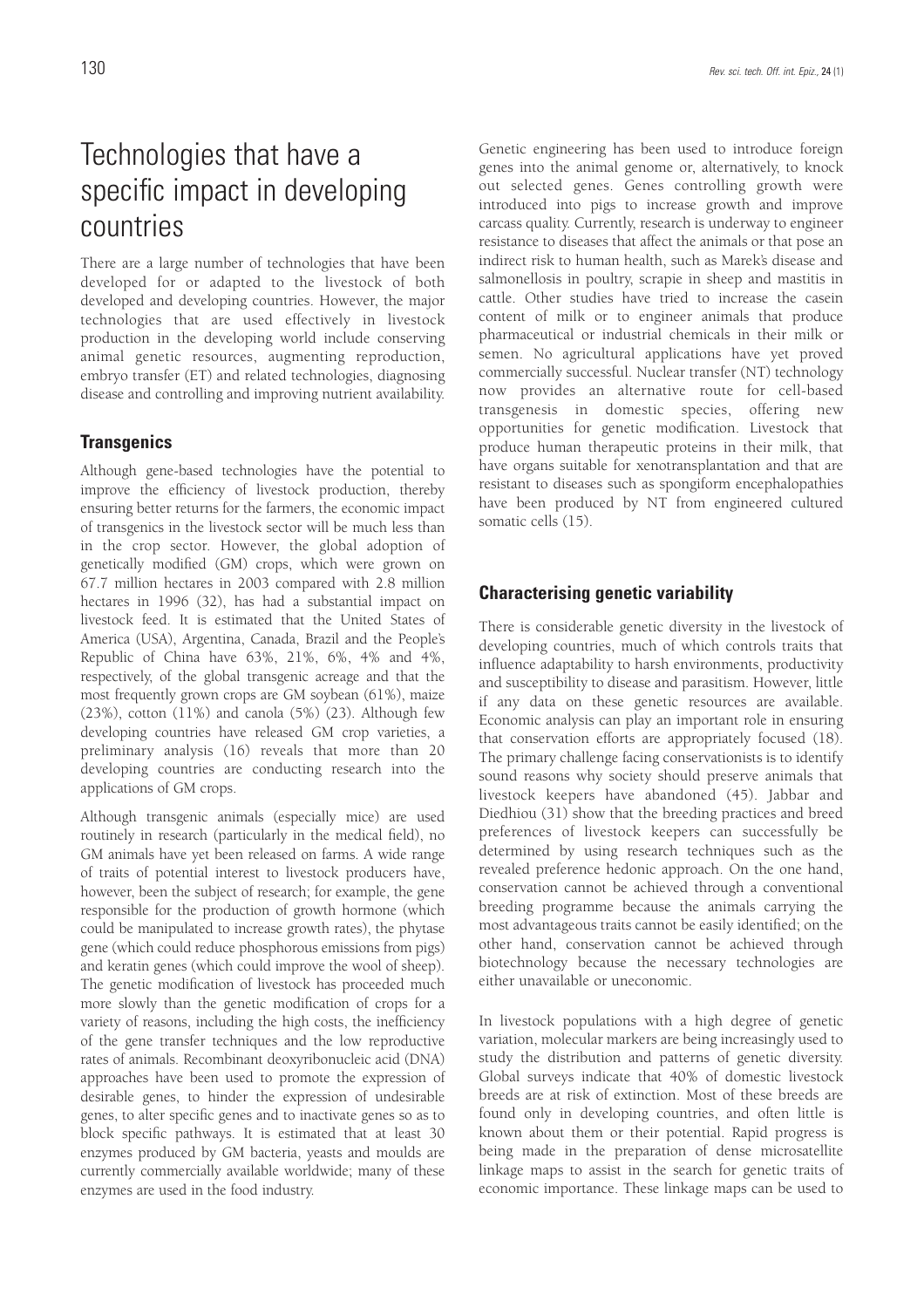develop strategies for marker assisted selection and marker assisted introgression that will meet the goals of breeding programmes in developing countries. Molecular markers have been widely used in the identification of genotypes and the 'genetic fingerprinting' of organisms. Genotype verification is used intensively to determine the parentage of domestic animals and to trace livestock products in the food chain back to the farm and animal of origin.

#### **Reproductive technologies**

The main objectives of using reproductive biotechnologies in livestock are to increase production, reproductive efficiency and rates of genetic improvement. Over the years, many options have become available for managing the reproduction of the major large and small ruminants. Artificial insemination (AI) and preservation of semen are the main technologies that are used extensively. Assessing the fertilisation capacity of sperms, sexing sperms, synchronisation and fixed-time insemination, superovulation, embryo transfer (ET) and *in vitro* embryo production (IVEP) are additional techniques that can improve reproductive efficiency and pregnancy rates. Reproductive technologies can also be used to control reproductive diseases if procedures and protocols are accurately followed (38).

#### Artificial insemination

The conception rate in field AI programmes in developing countries is very low, and therefore the desired effect in terms of animal improvement has not been achieved. Most semen banks still evaluate semen on the basis of sperm motility, even though significant advances have been made in techniques for semen evaluation. Although detailed guidelines are available regarding the processing, storage and thawing of cattle semen (67) and buffalo semen (58), the processing and handling procedures in laboratories processing semen are often inadequate. Only when farmers have access to considerably better technical and organisational facilities will AI become more effective. At present, the efficiency of the technology is limited by organisational and logistical constraints and by the failure to provide appropriate training for farmers. Several modifications of the technique have been suggested to increase the conception rate. Synchronisation with different compounds, and the use of gonadotropin-releasing hormone (GnRH) followed seven days later by prostaglandin  $F2_\alpha$  $(PGF2<sub>\alpha</sub>)$  can synchronise oestrus and improves the conception rate (59). In this protocol giving injections of GnRH on day 0, PGF2 $_{\alpha}$  on day 7 and GnRH on day 9 is called the 'Ovsynch' programme and synchronises ovulation, permitting timed insemination. The ability to control ovarian follicular and corpus luteum development has allowed insemination in cattle to be timed without having to detect oestrus, and this has increased the net revenue per cow.

#### Embryo transfer

One of the major reproductive technologies that can facilitate genetic improvement in cattle is ET. Unfortunately, commercial ET programmes are limited by the high variability in the ovarian follicular response to gonadotropin stimulation. Multiple ovulation and embryo transfer (MOET) takes AI one step further, in terms of both the possible genetic gains and the level of technical expertise and organisation required. In 2001, 450,000 embryos were transferred globally, mainly in dairy cattle, with 62% being transferred in North America and Europe, 16% in South America and 11% in Asia. The main potential advantage of MOET for developing countries is that the elite females of local breeds can be identified, and bulls can be produced from them for use in a field programme of breed improvement.

Zebu cattle and buffaloes in developing countries exhibit less consistent follicular dynamics after superovulation than *Bos taurus* in the developed world (2). However, over the last 10 to 15 years, the number of transferable embryos produced by zebu donors has increased from 2.4 to 5.8 embryos per flush in the late 1980s to 5.6 to 9.9 embryos per flush in 2000 (2). The use of ET (46, 61) has been less successful than envisaged for several reasons. The low reproductive efficiency (60), poor superovulatory responses (43), very low primordial follicle population and high incidence of atresia (39) all contribute to low embryo production. In buffaloes, embryo recovery was initially less than one, but has subsequently improved to 2.6 with 1.4 transferable embryos per flush (40). After transferring buffalo embryos to recipients, the conception rate is only 16% (61). The poor success rates have limited the use of ET in buffaloes, which are the main dairy animals in developing countries in Asia, South-East Asia and the Mediterranean region.

#### In vitro production of embryos

Since the birth of the first buffalo calf from an *in vitro* fertilised oocyte (40), a number of publications have described the effects of different protocols and media on oocyte and embryo development. Two extensive reviews have been published recently (26, 48). However, the practical use of IVEP is limited by high production costs and the low overall efficiency under field conditions. High rates of maturation (70% to 90%), fertilisation (60% to 70%) and cleavage (40% to 50%), and moderate to low rates of blastocyst formation (15% to 30%) and calf production (10.5%) have been reported in the literature (48). The efficiency of blastocyst production in buffaloes is much poorer than the 30% to 60% reported for cattle (20). Although viable buffalo blastocysts have been produced from ovaries obtained from abattoirs (41, 42), the yield of transferable embryos remains low (15% to 39%) (9, 10, 11, 47, 48). Embryos produced *in vitro* have led successfully to pregnancy and calf birth in buffalo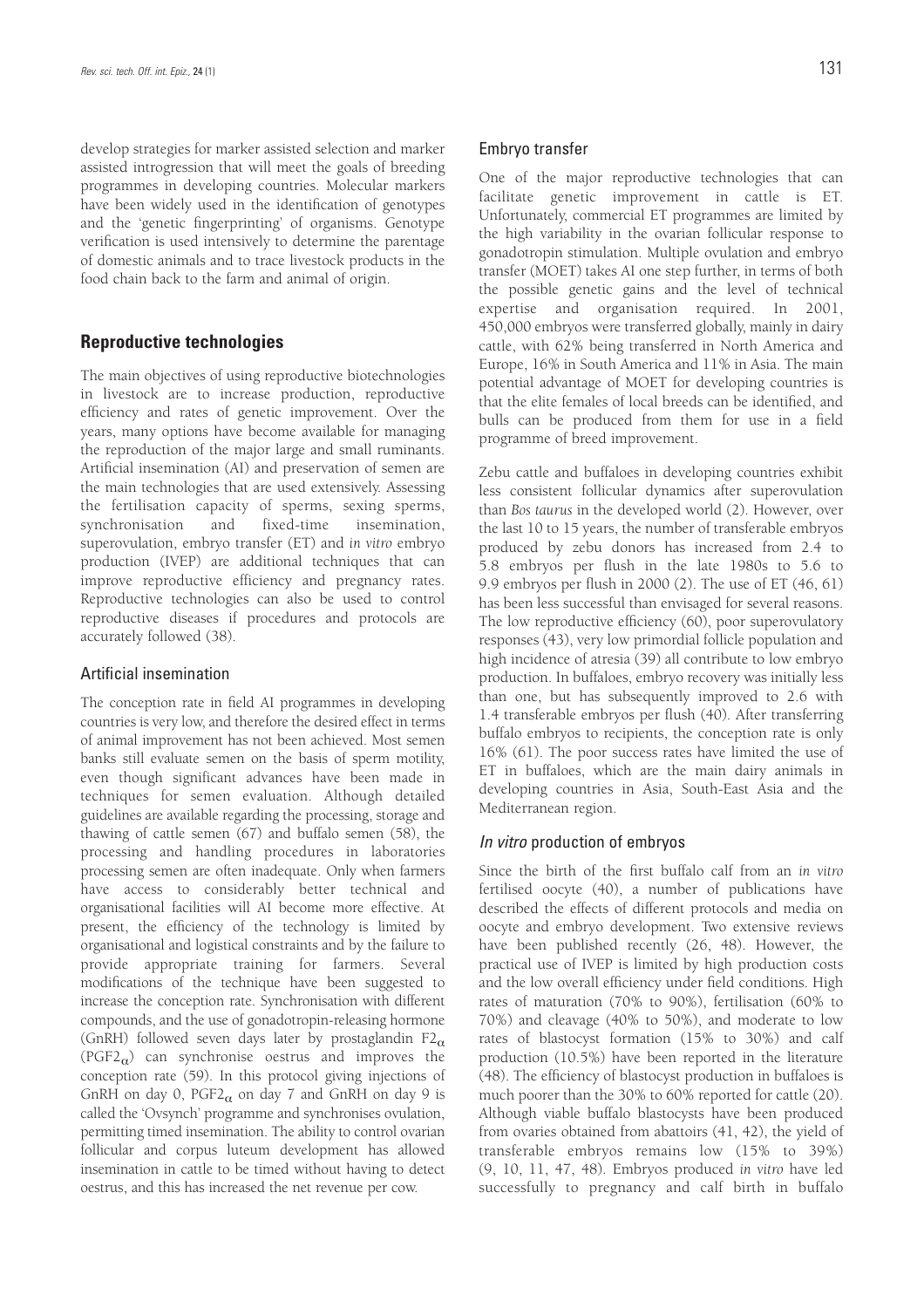(9, 25, 41), but the success rate is low. Therefore IVEP must be improved before it can be widely used in cattle and buffaloes in developing countries.

#### **Improving health through developing vaccines**

Most biotechnologies related to health focus on the needs of the developed world, meaning that 90% of health research is devoted to the health problems of 10% of the world's population (12). Two main approaches are being used to develop vaccines using recombinant DNA technology. The first involves deleting genes that determine the virulence of the pathogen, thus producing attenuated organisms (non-pathogens) that can be used as live vaccines. Currently, this strategy is more effective against viral and bacterial diseases than against parasites. Attenuated live vaccines have been developed against the herpes viruses that cause pseudorabies in pigs and infectious bovine rhinotracheitis in cattle. A number of candidate *Salmonella* vaccines have also been produced. The second approach is to identify protein subunits of pathogens that can stimulate immunity. The International Livestock Research Institute (ILRI) used this approach to develop a vaccine against *Theileria parva*, the parasite that causes East Coast fever in African cattle.

A novel strategy for developing vaccines against bloodsucking parasites involves using components of the gut wall of the parasite that are not usually exposed to the immune system of the host. When the parasite feeds, it ingests antibodies induced by the vaccine, which destroy the gut wall and, consequently, kill the parasite. This strategy has been used successfully to develop a vaccine against the one-host tick *Boophilus microplus*.

Vaccination is one of the most effective and sustainable methods of controlling disease (33, 34). Vaccines against parasitic diseases in Africa and viral diseases in Asia have been shown to control disease effectively and increase livestock productivity. A recent approach has been to use vaccines based on DNA (66). The use of DNA in vaccines is based on the discovery that injecting genes in the form of plasmid DNA can stimulate an immune response to the respective gene products. This immune response is a result of the genes being taken up and expressed by cells in the animal after injection. The live-vector and DNA vaccination systems could be manipulated further to enhance the immunity conferred by the gene products. Experimental studies have demonstrated that these vaccines can potentially induce appropriate and enduring immune responses. This technology is, in principle, one of the simplest and yet most versatile methods of inducing both humeral and cellular immune responses, as well as protecting against a variety of infectious agents. However, although immune responses have been induced in a number of larger species, most of the information on the

efficacy of DNA immunisation comes from studies of mice. An exhaustive review of the information available on the use of DNA vaccines in farm animals, including cattle, pigs and poultry, has identified the areas that need specific attention before this technology can be used routinely (37). These areas include the delivery, safety and compatibility of plasmids in multivalent vaccines and the potential for using immune stimulants as part of a DNA vaccine. Korean scientists have developed a combined vaccine against pleuropneumonia, pneumonic pasteurellosis and enzootic pneumonia in swine (50). Molecular biology has been used to produce an improved vaccine against swine fever. In the Philippines, a vaccine has been developed that protects cattle and water buffalo against haemorrhagic septicaemia, which is the leading cause of death in these animals. The new vaccine provides improved protection at a very low cost.

#### **Diagnostics and epidemiology**

Advanced diagnostic tests that use biotechnology enable the agents causing disease to be identified and the impact of disease control programmes to be monitored more precisely than was previously possible. Molecular epidemiology characterises pathogens (viruses, bacteria, parasites and fungi) by nucleotide sequencing, enabling their origins to be traced. This is particularly important for epidemic diseases, in which pinpointing the source of the infection can significantly improve disease control. For example, the molecular analysis of rinderpest viruses has been vital in determining the lineages circulating in the world and instrumental in aiding the Global Rinderpest Eradication Programme. Enzyme-linked immunosorbent assays have become the standard means of diagnosing and monitoring many animal and fish diseases worldwide, and the PCR technique is especially useful in diagnosing livestock disease.

Many diagnostic techniques currently used in developing countries are cumbersome and unsuitable for low-resource settings. Molecular diagnostic technologies that are either already in use or being tested in low-income regions include polymerase chain reaction (PCR), monoclonal antibodies and recombinant antigens. These technologies can be modified to facilitate their application in the developing world (12). Simple hand-held devices that rely on the binding specificity of monoclonal antibodies or recombinant antigens to diagnose infection may be easily adapted for use in settings without running water, refrigeration or electricity.

Molecular characterisation of the virus serotypes causing foot and mouth disease has helped in the vaccination and control programmes in Asia. In Japan and Taiwan, DNA testing is being used to diagnose hereditary weaknesses of livestock (50). One test looks for the presence of the gene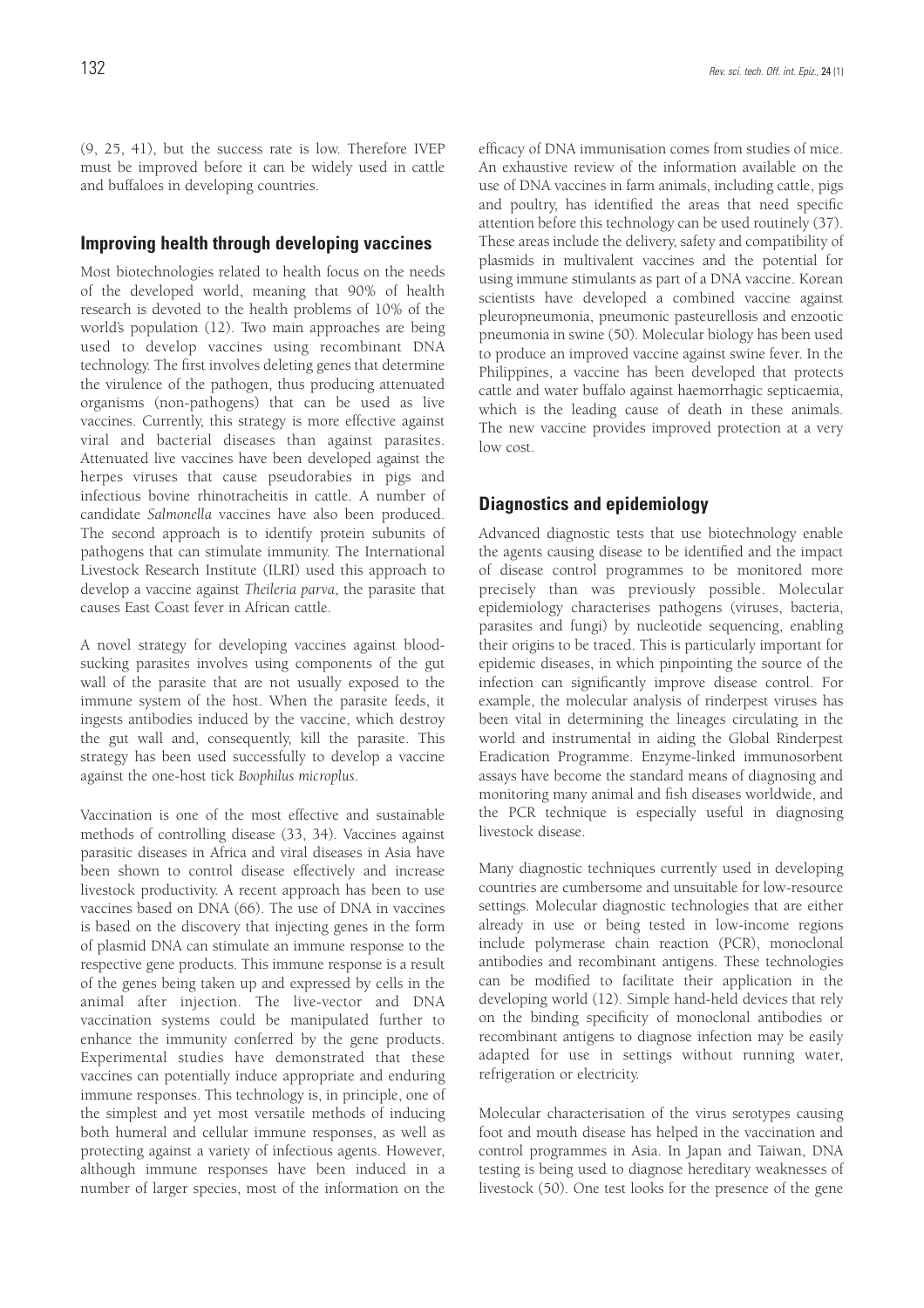responsible for porcine stress syndrome in pigs. Pigs with this gene tend to produce pale poor-quality meat because of their reaction to the stress of transport and slaughter. Pigs with this gene can now be excluded from breeding programmes, so the gene will become less common. In addition, DNA testing is being used in Japan to check for the gene that causes leucocyte adhesion deficiency in Holstein cattle. Cattle with this condition suffer from gum disease, tooth loss and stunted growth. They usually die before they are one year old. By using DNA testing, carriers can be identified and eliminated from breeding herds. Bulls used for breeding can also be tested to make sure that they are not carriers. Another DNA test identifies a gene that leads to anaemia and retarded growth in Japanese Black cattle.

#### **Nutrition and feed utilisation**

The shortage of feed in most developing countries and the increasing cost of feed ingredients mean that there is a need to improve feed utilisation. Aids to animal nutrition, such as enzymes, probiotics, single-cell proteins and antibiotics in feed, are already widely used in intensive production systems worldwide to improve the nutrient availability of feeds and the productivity of livestock. Gene-based technologies are being increasingly used to improve animal nutrition, either through modifying the feeds to make them more digestible or through modifying the digestive and metabolic systems of the animals to enable them to make better use of the available feeds (3, 27). Feeds derived from GM plants (a quarter of which are now grown in developing countries), such as grain, silage and hay, have contributed to increases in growth rates and milk yield. Genetically modified crops with improved amino acid profiles can be used to decrease nitrogen excretion in pigs and poultry. Increasing the levels of amino acids in grain means that the essential amino acid requirements of pigs and poultry can be met by diets that are lower in protein.

Metabolic modifiers have also been used to increase production efficiency (weight gain or milk yield per feed unit), improve carcass composition (meat-fat ratio), increase milk yield and decrease animal fat. The use of recombinant bovine somatotropin (rBST) in dairy cows increases both milk yield and production efficiency and decreases animal fat. In the USA, the use of rBST typically increases milk yield by 10% to 15%. Although trials conducted in developing countries have reported a similar percentage increase, this increase is not significant because of the low milk yields and the high cost-benefit ratio. However, rBST is being used commercially in 19 countries where the economic returns make its use worthwhile. A porcine somatotropin has been developed that increases muscle growth and reduces body-fat deposition, resulting in pigs that are leaner and of greater market value.

## Constraints on applying the technology

The application of new molecular biotechnologies and new breeding strategies to the livestock breeds used in smallholder production systems in developing countries is constrained by a number of factors. In the developing world, poverty, malnutrition, disease, poor hygiene and unemployment are widespread, and biotechnologies must be able to be applied in this context. Over the last few decades, the green revolution has brought comparative prosperity to farmers with land, but the majority of farmers, who are landless or marginal farmers and subsist only on livestock, have been neglected and remain poor.

The major constraints on applying biotechnologies have been enumerated by Madan (39) and include:

*a*) the absence of an accurate and complete database on livestock and animal owners so that programmes can be implemented

*b*) the biodiversity present within species and breeds in agro-ecological systems

*c*) the fact that models of biotechnological intervention differ distinctly between developed and developing economies

*d*) the fact that many animal species and breeds are unique to the developing world; each has its own distinct developmental, production, disease resistance and nutrient utilisation characteristics

*e*) the lack of trained scientists, technicians and fieldworkers to develop and apply the technologies, both in the government and in the private sectors

*f*) the absence of an interface between industry, universities and institutions, which is necessary to translate technologies into products

*g*) the inability to access technologies from the developed world at an affordable price in order to make a rightful, positive and sustainable contribution to livestock production and the economic welfare of farmers

*h*) the high cost of technological inputs such as materials, biologicals and equipment

*i*) the failure to address issues of biosafety and to conduct risk analyses of new biologicals, gene products, transgenics and modified food items, and, above all

*j*) the negligible investment in animal biotechnology.

The critical issues affecting livestock productivity have recently been re-examined. Research that aims to enhance productivity and sustainability should focus on improving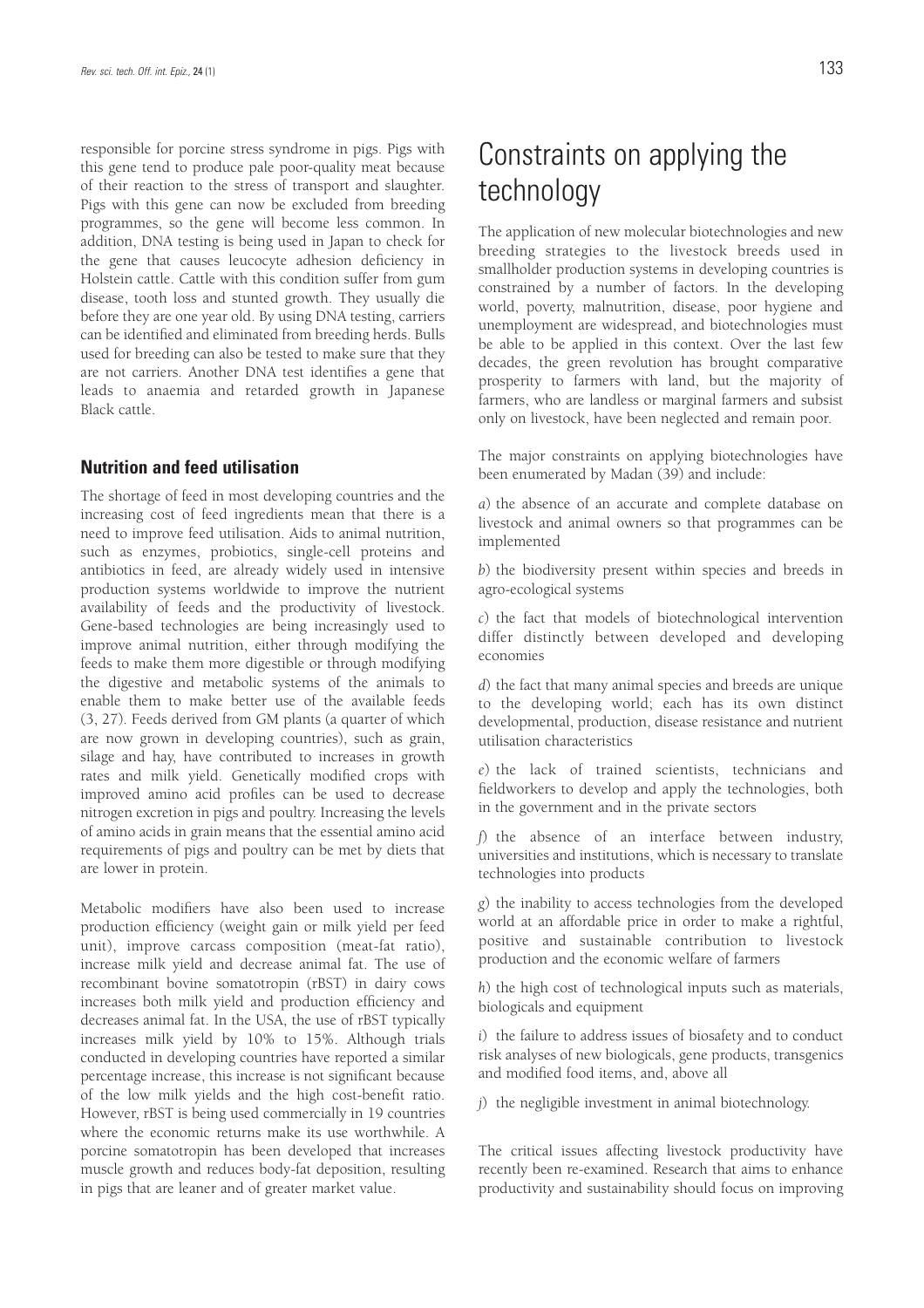livestock feeds and nutrition, improving animal health, managing natural resources relating to the livestock sector, assesing the impact of technological interventions, and strengthening the capacity of the national agricultural research systems of developing countries (24). Furthermore, the potential production capacity and contribution of livestock to the economy are still not being achieved in developing countries because the transfer, adaptation and adoption of technology is hampered by the lack of a clear policy for livestock development that is conducive to the introduction of new proven technology and by the lack of information flow from and to decision makers.

In developing countries, there is a wealth gap between urban and rural areas, which persists and may even be widening; the rural-urban divide also tends to be reflected in education and health indicators (23). In addition, women in rural (and urban) areas who are predominantly involved in animal husbandry have higher illiteracy rates than men (21). A survey of 21 African countries recently highlighted the substantial disparities in primary schooling between urban and rural areas, in favour of urban dwellers. Special attention must be given to the knowledge and information needed to enable rural people to apply biotechnology. There is a need to identify alternative delivery systems (beyond the State) for animal healthcare and to propose new roles for the state and the private sector in service delivery.

#### **Building capacity**

Owing to the constraints outlined above, the economic benefits of animal biotechnology cannot be realised without a conscious, sustained, holistic, multi-stakeholder, participatory approach. There is a great need to ensure that capacity is not just created but also is retained and enhanced. Capacity-building activities must be carried out at all levels: the awareness of policy and decision makers must be raised, the necessary legal and regulatory frameworks must be initiated, the technical and regulatory capacities must be enhanced and institutions may need to be overhauled. More importantly, it is necessary to assess and deploy competent operators and institutional capacity continuously so that, as biotechnology advances, the procedures required for its safe use can be constantly evaluated, upgraded and applied. This is a daunting task, but it can be achieved through firm commitment and partnerships.

#### **Funding to implement technology**

Developing and commercialising improved technologies in most developing countries has been the responsibility of the public sector, and technology has been disseminated freely (51). This situation will have to continue if superior genetics, diagnostics and vaccines are to be delivered. However, research and almost all commercial development of biotechnology in the developed world are being driven largely by the private sector (52).

The global trends in funding for research and development and production do not address the concerns, needs and opportunities of the developing world. Developing countries are finding it increasingly expensive to access and use new technologies. There is limited private- and public-sector investment in animal health and production, particularly in relation to modern biotechnologies that are 'resource hungry'. Although several discoveries have been made in laboratories in the developing world, in most cases these have not been converted into useful technologies or products. The key potential users – resource-poor often illiterate farmers with a limited knowledge base – do not feel that applying these technologies is worth the effort, cost and risk involved. This is mainly because there is no agency or industry that can scale up and package the technology. Also, in the developed world, there is an economic incentive to market biotechnological services and products; this is lacking in the developing world because of the limited purchasing power of resource-poor stakeholders. Research in biotechnology in recent years has also been motivated by economic considerations, and little research is conducted in the developing world because of the probable lack of returns on the investment. For understandable reasons, current funding policies in developing countries focus on areas that will yield practical benefit in the short term. In determining future policy, policy-makers and funding bodies must not lose sight of the substantial benefits that can be gained in the longer term by investing in strategic research into vaccine development.

Adequate multi-institutional (national and international) support through an international donor consortium is needed to develop cost-effective, cheap and easily adaptable biotechnological products. The amount spent by international agencies on animal biotechnology in developing countries is currently very low and constitutes only a small percentage of the total spending on agriculture. The World Bank, the Food and Agriculture Organization, the Consultative Group on International Agricultural Research, the United Nations Development Programme, the United States Agency for International Development, the Swedish International Development Cooperation Agency, the International Development Research Centre, the Asian Development Bank and other donor and funding agencies have to designate a higher percentage of funds to the livestock sector (39). It has been convincingly shown that investing in livestock has a dramatic and far-reaching impact on the human development index. This is a strong argument in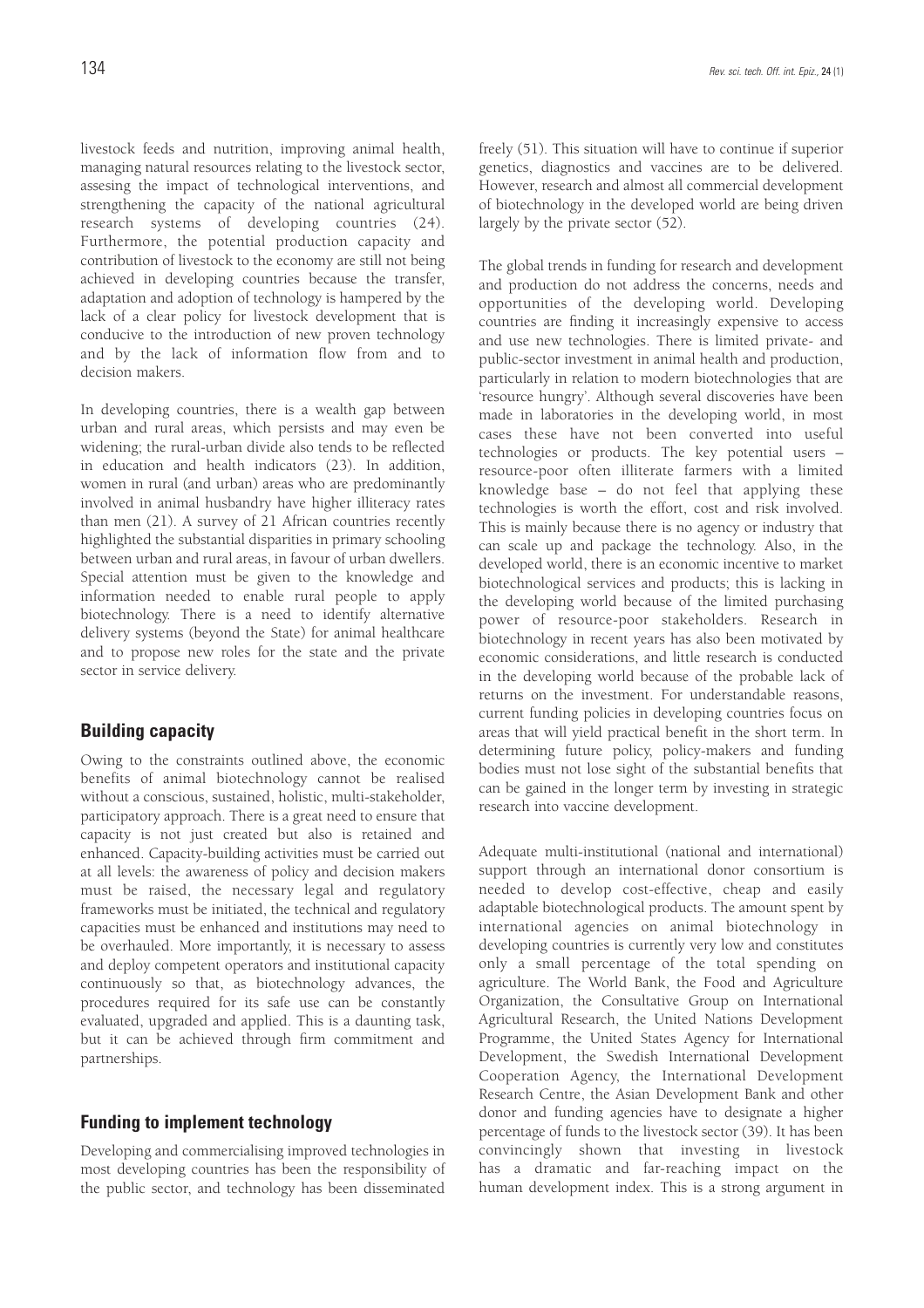favour of investing heavily in animal production and health biotechnologies in order to bring economic prosperity, nutritional security, rural development and health improvements to poor populations in the developing world.

## Conclusions

Although animal production is being changed significantly by advances made in thousands of biotechnology laboratories around the world, benefits are reaching the developing world in only a few areas of conservation, animal improvement, healthcare (including diagnosis and

control of disease) and the augmentation of feed resources. Adopting biotechnology has resulted in distinct benefits in terms of animal improvement and economic returns to the farmers. Over the past decade, the ILRI has focused on biotechnological applications, especially in Africa, and several developing countries now have multi-institutional programmes to develop and apply biotechnology. The developing world will have to respond to the many genebased technologies now being developed with a sense of commitment, trained manpower, infrastructure and funding.

### **Biotechnologie animale : applications et implications économiques dans les pays en développement**

#### M.L. Madan

#### **Résumé**

Dans la plupart des pays en développement, les applications biotechnologiques concernant l'élevage doivent être accessibles aux éleveurs dont l'exploitation est de petite taille et dont les ressources sont limitées, qui possèdent quelques animaux et peu ou pas de terres. Or le bétail devient de plus en plus important pour la croissance économique des pays en développement et l'application de la biotechnologie est en grande partie dictée par des considérations commerciales et des objectifs socio-économiques. Le recours à la technologie pour soutenir la production animale fait partie intégrante d'une agriculture viable dans le cadre de systèmes de production diversifiés multi-entreprises. Les animaux d'élevage font partie d'un écosystème fragile et constituent une source importante de biodiversité animale puisque les espèces et les races locales possèdent des gènes et des caractères d'excellence. Les marqueurs moléculaires sont de plus en plus utilisés pour identifier et sélectionner les gènes qui déterminent ces caractères recherchés et il est désormais possible de sélectionner un germoplasme supérieur et de le disséminer par insémination artificielle, par transfert d'embryon et autres techniques de reproduction assistée. Ces technologies ont été employées pour l'amélioration génétique du bétail, en particulier des bovins et des buffles, et leurs bénéfices économiques sont importants. Toutefois, comme la morbidité et la mortalité observées parmi les animaux produits par des techniques de reproduction assistée se traduisent par de lourdes pertes économiques, la principale application de la biotechnologie animale est actuellement axée sur la production de kits de diagnostic et de vaccins peu coûteux et fiables. Plusieurs obstacles limitent aujourd'hui l'application de la biotechnologie : le manque d'infrastructures et les ressources humaines insuffisantes. Des financements sont donc nécessaires pour que les éleveurs disposant de ressources limitées puissent bénéficier de la biotechnologie.

#### **Mots-clés**

n.

Biotechnologie – Contrainte – Défi – Économie de l'élevage – Fécondation in vitro – Pays en développement – Système multi-entreprises – Techniques de la reproduction.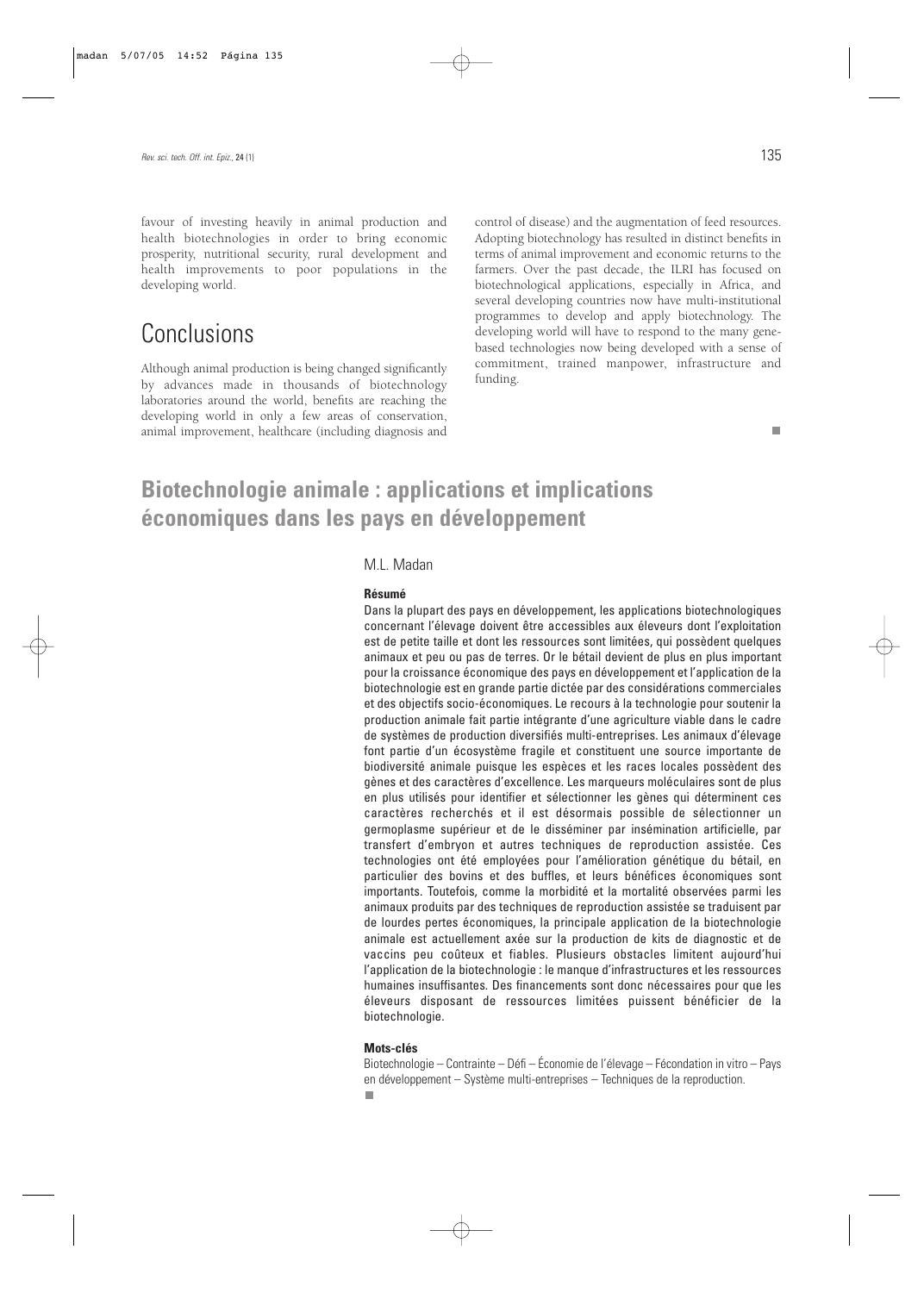### **Aplicaciones de la biotecnología al mundo animal y repercusiones económicas en los países en desarrollo**

#### M.L. Madan

#### **Resumen**

En la mayoría de los países en desarrollo, las aplicaciones de la biotecnología relacionadas con el ganado deben ser apropiadas para pequeños propietarios que trabajan con pocos recursos y a pequeña escala, tienen pocos animales y poseen, en el mejor de los casos, exiguas parcelas de tierra. El ganado bovino es cada vez más importante para el crecimiento económico de los países en desarrollo, y la aplicación de la biotecnología a esos animales está supeditada en gran medida a consideraciones de rentabilidad y objetivos socioeconómicos. El uso de la biotecnología en apoyo de la producción ganadera forma parte integral de una agricultura viable en sistemas multiempresariales. Los animales forman parte del frágil ecosistema en el que viven y son un rico reservorio de diversidad biológica, no en vano las especies y razas locales atesoran genes y rasgos de excelencia. Los marcadores moleculares se utilizan cada vez con más frecuencia para localizar y seleccionar los genes concretos portadores de esos rasgos deseables. Hoy en día ya es posible seleccionar germoplasma superior y diseminarlo con procedimientos de inseminación artificial, transferencia de embriones y demás técnicas de reproducción asistida. Estas técnicas, que se han utilizado para la mejora genética del ganado, en particular bovinos y búfalos, ofrecen un importante rendimiento económico. Sin embargo, la morbididad y mortalidad de animales obtenidos con técnicas de reproducción asistida provocan elevadas pérdidas financieras, por lo que hoy en día la principal aplicación de la biotecnología al mundo animal es la elaboración de vacunas y kits de diagnóstico baratos y fiables. Entre los varios obstáculos que de momento frenan la aplicación de la biotecnología destacan la falta de infraestructura y la escasez de recursos humanos. Para que los granjeros con pocos recursos puedan beneficiarse de la biotecnología se necesitan por consiguiente medios financieros.

#### **Palabras clave**

Biotecnología – Desafío – Economía ganadera – Fertilización in vitro – Limitación – País en desarrollo – Sistema multiempresarial – Técnica de reproducción – Transferencia de embriones.

п

### **References**

- 1. Alston J.M., Norton G.W. & Pardey P.G. (1995). Science under scarcity: principles and practice for agricultural research evaluation and priority setting. Cornell University Press, Ithaca, 585 pp.
- 2. Barros C.M. & Nogueira M.F.G. (2001). Embryo transfer in *Bos indicus* cattle. *Theriogenology*, **56**, 1483-1496.
- 3. Bedford M.R. (2000). Exogenous enzymes in monogastric nutrition: their current value and future benefits. *Anim. Feed Sci. Technol.*, **86**, 1-13.
- 4. Bennett R., Morse S. & Ismael Y. (2003). The benefits of Bt cotton to small-scale producers in developing countries: the case of South Africa. *In* 7th ICABR International Conference on Public Goods and Public Policy for Agricultural Biotechnology, 29 June-3 July, Ravello. International Consortium on Agricultural Biotechnology Research, Ravello. Website: www.economia.uniroma2.it/conferenze/icabr2003/ papers/index.htm (accessed on 1 June 2005).
- 5. Birthal P.S., Kumar A., Ravi Shankar A. & Pandey U.K. (1999). – Sources of growth in the livestock sector. Policy paper No. 9. National Centre for Agricultural Economics and Policy Research, New Delhi, 58 pp.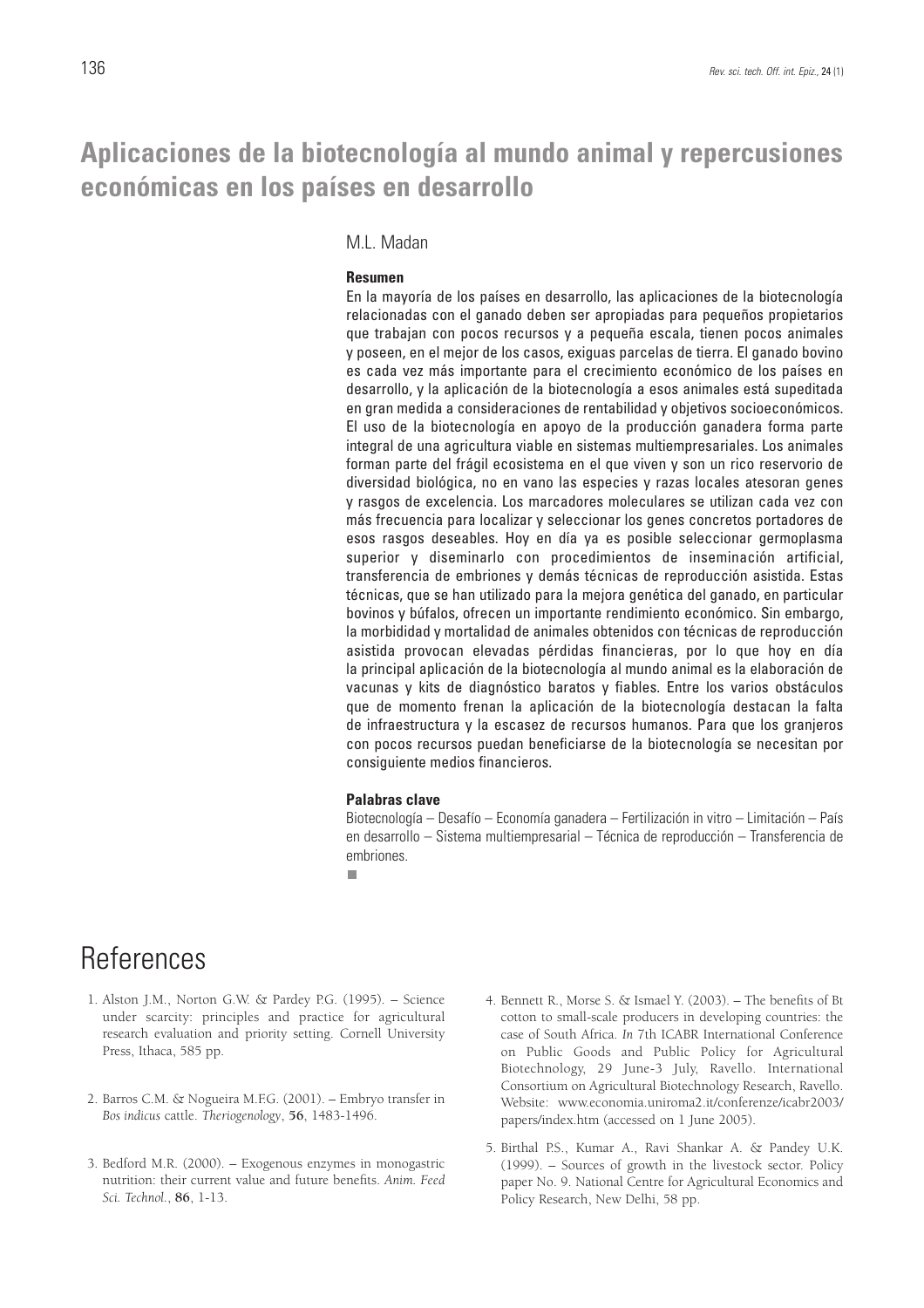- 6. Birthal P.S., Joshi P.K. & Kumar A. (2002). Assessment of research priorities for livestock sector in India. Policy paper No. 15. National Centre for Agricultural Economics and Policy Research, New Delhi, 64 pp.
- 7. Byerlee D. & Hesse de Polanco E. (1986). Farmers' stepwise adoption of technological packages: evidence from the Mexican Altiplano. *Am. J. agric. Econ.*, **68**, 519-527.
- 8. Byerlee D. & Fischer K. (2002). Accessing modern science: policy and institutional options for agricultural biotechnology in developing countries. *World Dev.*, **30**, 931-948.
- 9. Chauhan M.S., Singla S.K., Manik R.S. & Madan M.L. (1997). – Increased capacitation of buffalo sperm by heparin as confirmed by electron microscopy and *in vitro* fertilization. *Indian J. experim. Biol.*, **35**, 1038-1043.
- 10. Chauhan M.S., Singla S.K., Palta P., Manik R.S. & Madan M.L. (1998). – *In vitro* maturation and fertilization, and subsequent development of buffalo (*Bubalus bubalis*) embryos: effects of oocyte quality and type of serum. *Reprod. Fertil. Dev.*, **10**, 173-177.
- 11. Chauhan M.S., Singla S.K., Palta P., Manik R.S. & Madan M.L. (1999). – Effect of epidermal growth factor on the cumulus expansion, meiotic maturation and development of buffalo oocytes *in vitro*. *Vet. Rec.*, **144**, 266-267.
- 12. Daar A.S., Thorsteinsdottir H., Martin D.K., Smith A.C., Nast S. & Singer P.A. (2002). – Top ten biotechnologies for improving health in developing countries. *Nature Genet.*, **32**, 229-232.
- 13. Dastagiri M.B. (2004). Demand and policy projections for livestock production in India. Policy paper No. 21. National Centre for Agricultural Economics and Policy Research, New Delhi.
- 14. Delgado C.L., Hopkins J. & Kelly V.A. (1998). Agricultural growth linkages in sub-Saharan Africa. Research Report No. 107, International Food Policy Research Institute, Washington, DC, 154 pp.
- 15. Denning C. & Priddle H. (2003). New frontiers in gene targeting and cloning: success, application and challenges in domestic animals and human embryonic stem cells. *Reproduction*, **126**, 1-11.
- 16. Dhalmini Z., Spillane C., Moss J.P., Ruane J., Urquia N. & Sonnino A. (2005). – Status of research and application of crop biotechnologies in developing countries – a preliminary assessment. Renouf Books, Ogdensburg, New York, 62 pp.
- 17. Dorjee K., Broca S. & Pingali P. (2003). Diversification in South Asian agriculture: trends and constraints. ESA Working paper 03-15. Food and Agriculture Organization, Rome, 23 pp.
- 18. Drucker A.G. (2004). The economics of farm animal genetic resource conservation and sustainable use: why is it important and what have we learned? Background study paper No. 21. Food and Agriculture Organization, Rome, 11 pp.
- 19. Fan S., Hazell P. & Thorat S. (1998). Government spending, growth and poverty: an analysis of interlinkages in rural India. Environment and Production Technology Division discussion paper No. 33, International Food Policy Research Institute, Washington, DC, 92 pp.
- 20. Farin P.W., Crosier A.E. & Farin C.E. (2001). Influence of *in vitro* systems on embryo survival and fetal development in cattle. *Theriogenology*, **55**, 151-170.
- 21. Flavell R. (1999). Biotechnology and food and nutrition needs: biotechnology for developing-country agriculture: problems and opportunities, Brief 2 of 10. International Food Policy Research Institute, Washington, DC, 2 pp.
- 22. Food and Agriculture Organization (FAO) (2000). The appropriateness, significance and application of biotechnology options in the animal agriculture of developing countries. Electronic forum on biotechnology in food and agriculture. Conference 3. FAO, Rome.
- 23. Food and Agriculture Organization (FAO) (2004). The State of Food and Agriculture 2003-2004. Agricultural biotechnology: meeting the needs of the poor. FAO, Rome, 209 pp.
- 24. Food and Agriculture Organization (FAO)/International Atomic Energy Agency (IAEA) (2004). – Final report – international symposium on applications of gene-based technologies for improving animal production and health in developing countries. FAO/IAEA, Vienna, 21 pp.
- 25. Galli C., Crotti G., Notari C., Turini P., Duchi R. & Lazzari G. (2001). – Embryo production by ovum pick up from live donors. *Theriogenology*, **55**, 1341-1357.
- 26. Gasparrini B. (2002). *In vitro* embryo production in buffalo species: state of the art. *Theriogenology*, **57**, 237-256.
- 27. Gordon G.L.R. & Phillips M.W. (1998). The role of anaerobic gut fungi in ruminants. *Nutr. Res. Rev.*, **11**, 133-168.
- 28. Hazell P. & Haggblade S. (1993). Farm-nonfarm growth linkages and the welfare of the poor. *In* Including the poor (M. Lipton & J. van der Gaag, eds). World Bank, Washington, DC, 190-204.
- 29. Herdt R.W. (1987). A retrospective view of technological and other changes in Philippine rice farming 1965-1982. *Econ. Dev. cult. Change*, **35**, 329-349.
- 30. Hobbelink H. (1987). New hope or false promise? Biotechnology and Third World agriculture. International Coalition for Development Action, Brussels, 72 pp.
- 31. Jabbar M.A. & Diedhiou M.L. (2003). Does breed matter to cattle farmers and buyers? Evidence from West Africa. *Ecol. Econ.*, **45**, 461-472.
- 32. James C. (2003). Preview: global status of commercialized transgenic crops 2003. International Service for the Acquisition of Agri-biotech Applications (ISAAA) Briefs No. 30. ISAAA, Ithaca, New York, 8 pp.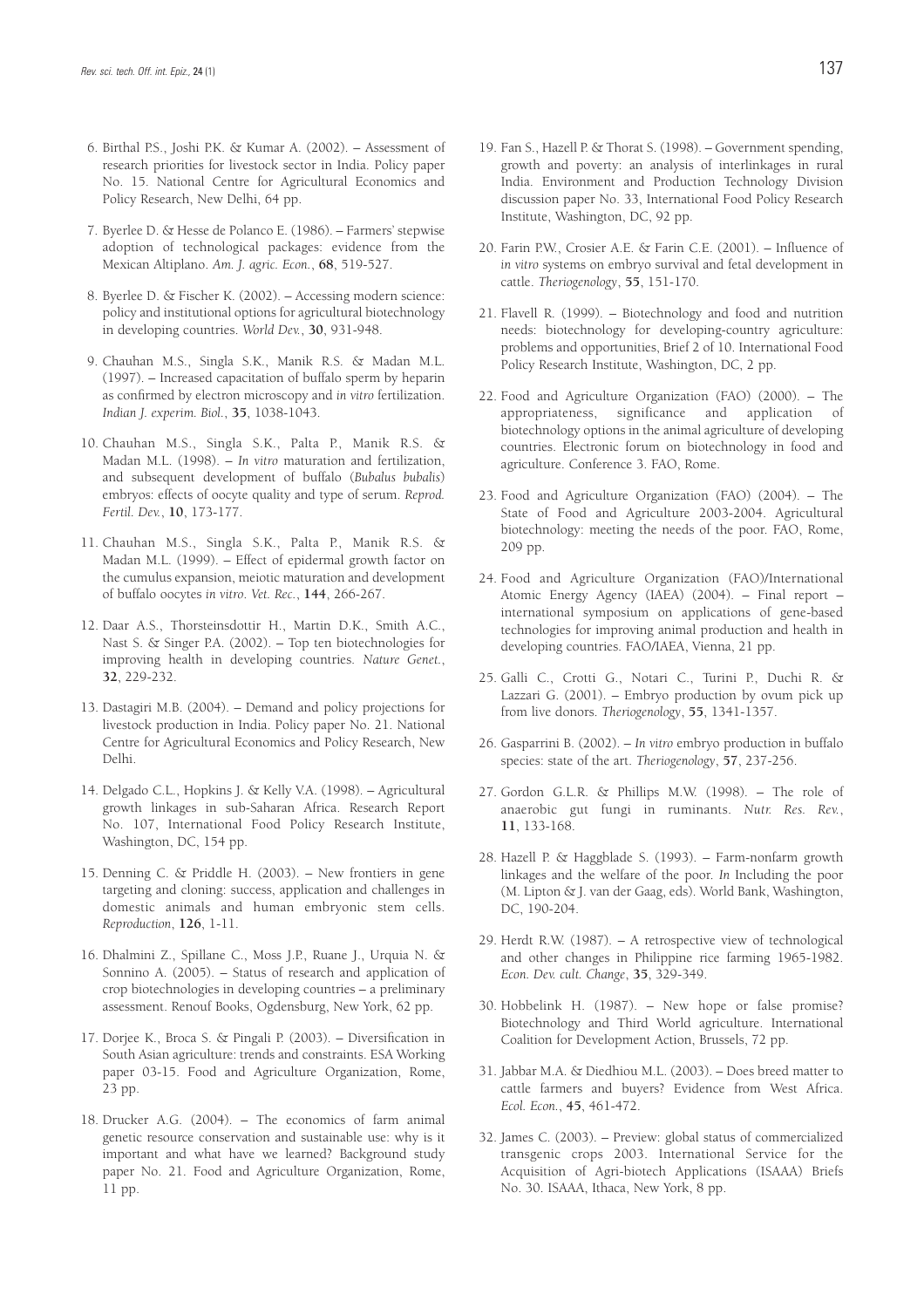- 33. Jutzi S. (2003). Applications of gene-based technologies for improving animal production and health in developing countries. FAO/IAEA International Symposium, Vienna, Austria, 6-10 October 2003. Opening address. Food and Agriculture Organization/International Atomic Energy Agency, Vienna. Website: www.iaea.org/programmes/nafa/d3/ public/opening-address-director-fao.pdf.
- 34. Kurstak E. (1999). Towards new vaccines and modern vaccinology: introductory remarks. *Vaccine*, **17**, 1583-1586.
- 35. McDermott J.J., Randolph T.F. & Staal S.J. (1999). The economics of optimal health and productivity in smallholder livestock systems in developing countries. *In* The economics of animal disease control. *Rev. sci. tech. Off. int. Epiz.*, **18** (2), 399-424.
- 36. Ma H., Rae A.N. & Huang J. (2004). Livestock productivity in China: data revision and total factor productivity decomposition, China agriculture working paper 1/04, Centre for Applied Economics and Policy Studies. Massey University, Palmerston North, 31 pp.
- 37. Macer D.R.J. (1996). Biotechnology, international competition, and its economic ethical and social implications in developing countries. *In* Concepts in biotechnology (D. Balasubramanian, C.F.A. Bryce, K. Dharmalingam, J. Green, K. Jayaraman, ed.). Universities Press Pvt. Ltd. Orient Longman Inc., Hyderabad, 378-397.
- 38. Madan M.L. (2002). Biotechnologies in animal reproduction. Key note address at international conference on animal biotechnology. Tamilnadu Vaterinary and Animal Science University, Chennai.
- 39. Madan M.L. (2003). Opportunities and constraints for using gene-based technologies in animal agriculture in developing countries and possible role of international donor agencies in promoting R&D in this field. *In* FAO/IAEA international symposium on applications of gene-based technologies for improving animal production and health in developing countries, Vienna, Austria, 6-10 October 2003. Food and Agriculture Organization/International Atomic Energy Agency, Vienna, 103-104.
- 40. Madan M.L., Singla S.K., Jailkhani S. & Ambrose J.D. (1991). – *In vitro* fertilization and birth of first ever IVF buffalo calf. *In* Proc. 3rd World Buffalo Congress, Varna, 11-17.
- 41. Madan M.L., Singla S.K., Chauhan M.S. & Manik R.S. (1994). – *In vitro* production and transfer of embryos in buffaloes. *Theriogenology*, **41**, 139-143.
- 42. Madan M.L., Chauhan M.S., Singla S.K. & Manik R.S. (1994). – Pregnancies established from water buffalo (*Bubalus bubalis*) blastocysts derived from *in vitro* matured, *in vitro* fertilized oocytes and co-cultured with cumulus and oviductal cells. *Theriogenology*, **42**, 591-600.
- 43. Madan M.L., Das S.K. & Palta P. (1996). Application of reproductive technology to buffaloes. *Anim. Reprod. Sci.*, **42**, 299-306.
- 44. Mellor J.W. (1997). The new economics of growth: 40 years of agricultural development; what is old, what is new. *Asian J. Agric. Econ.*, **2**, 123-129.
- 45. Mendelsohn R. (2003). The challenge of conserving indigenous domesticated animals. *Ecol. Econ.*, **45**, 501-510.
- 46. Misra A.K. (1997). Application of biotechnologies to buffalo breeding in India. *In* 3rd Course on biotechnology of reproduction in buffaloes, Caserta, 141-166.
- 47. Nandi S., Chauhan M.S. & Palta P. (1998). Influence of cumulus cells and sperm concentration on cleavage rate and subsequent embryonic development of buffalo (*Bubalus bubalis*) oocytes matured and fertilized *in vitro*. *Theriogenology*, **50**, 1251-1262.
- 48. Nandi S., Raghu H.M., Ravindranatha B.M. & Chauhan M.S. (2002). – Production of buffalo (*Bubalus bubalis*) embryos *in vitro*: premises and promises. *Reprod. dom. Anim.*, **37**, 65-74.
- 49. Nin A., Hertel T.W., Rae A.N. & Ehui S. (2002). Productivity growth, 'catching up' and trade in livestock products. ILRI Socio-economics and policy research working paper No. 37. International Livestock Research Institute, Nairobi, 41 pp.
- 50. Oishi T., Cheong I.C., Villar E.C., Lee S.N. & Vajrabukka C. (1999). – Applied biotechnology in animal production. Issues in Asian Agriculture 1999-06-01. Food and Fertilizer Technology Center, Taiwan. Website: www.fftc.agnet.org (accessed on 2 June 2005).
- 51. Pal S. & Byerlee D. (2003). The funding and organization of agricultural research in India: evolution and emerging policy issues. Policy paper No. 16. National Centre for Agricultural Economics and Policy Research, New Delhi, 29 pp.
- 52. Pingali P.L. & Traxler G. (2002). Changing locus of agricultural research: will the poor benefit from biotechnology and privatization trends? *Food Policy*, **27**, 223-238.
- 53. Pray C.E. & Huang J. (2003). The impact of BT cotton in China. *In* The economic and environmental impacts of agbiotech: a global perspective (N. Kalaitzandonakes, ed.). Kluwer-Plenum Academic Publishers, New York, 223-242.
- 54. Pray C.E. & Naseem A. (2003). The economics of agricultural biotechnology research. ESA working paper No. 03-07. Food and Agriculture Organization, Rome, 37 pp.
- 55. Pray C.E. & Naseem A. (2003). Biotechnology R&D: policy options to ensure access and benefits for the poor. ESA working paper No. 03-08. Food and Agriculture Organization, Rome, 37 pp.
- 56. Rangi P.S. (2004). Trade and policy issues and development of multi-enterprise agriculture system. Multi-enterprise system for viable agriculture (C.L. Acharya, R.K. Gupta, D.N.L. Rao & A. Subba Rao, eds). In Proc. 6th Agricultural Science Congress, Bhopal, 13-15 February 2003. National Academy of Agricultural Sciences, New Delhi, 315-328.
- 57. Rege J.E.O. & Gibson J.P. (2003). Animal genetic resources and economic development: issues in relation to economic valuation. *Ecol. Econ.*, **45**, 319-330.